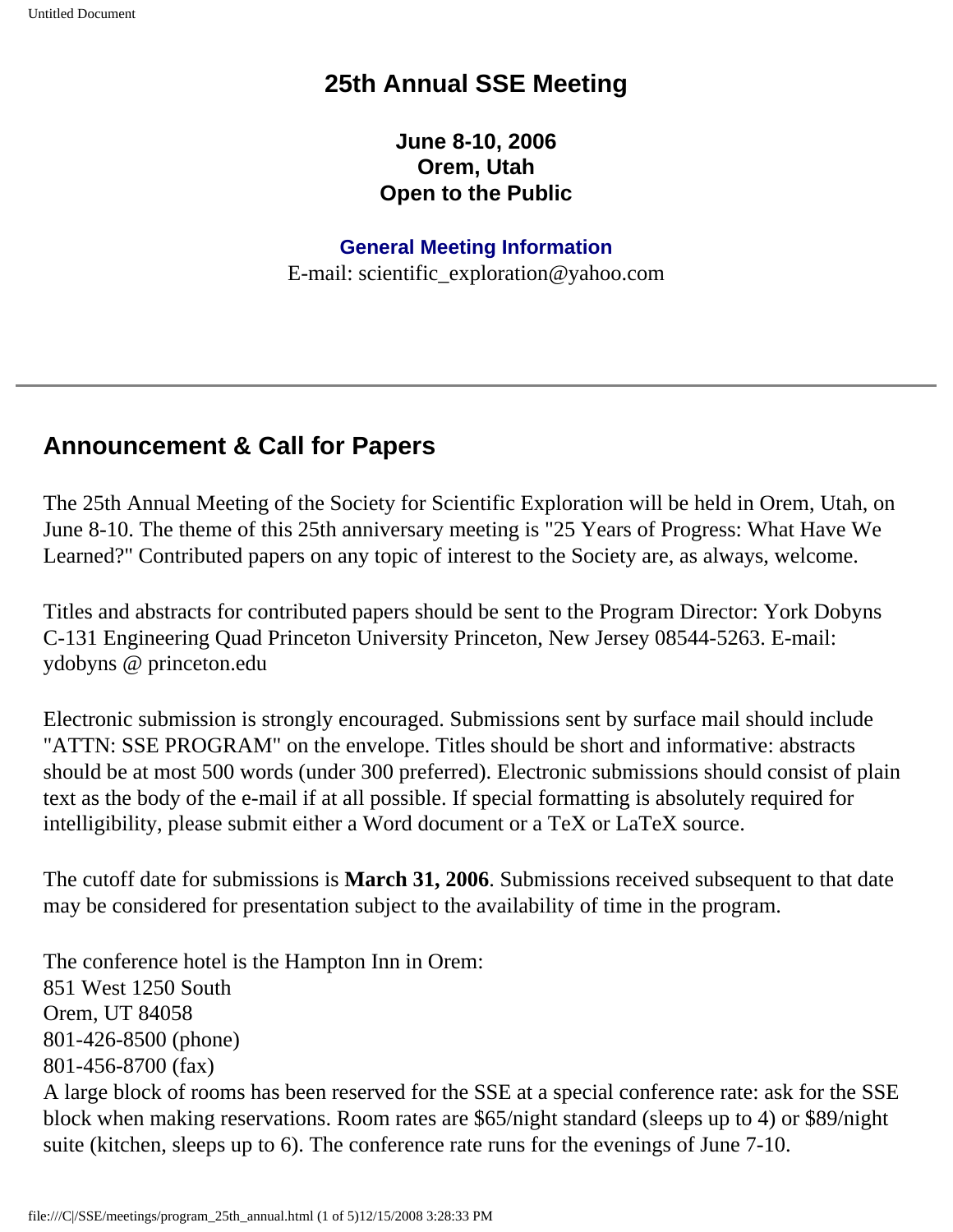A welcoming reception will be held at the hotel on Wednesday, June 7, starting at 6 PM. Conference meetings will be held in the Student Center at Utah Valley State College, across the street from the hotel. The SSE's traditional Friday afternoon recreational excursion and Saturday evening banquet are currently in the planning stages and pricing details are not yet available. A cash bar will be available at both the reception and the banquet.

# **Schedule of Events - 25th Annual Meeting of the Society for Scientific Exploration - June 7- 10, Orem, Utah**

### **Wednesday, June 7**

 $\bullet$  Welcome Reception 19:00 - 22:00

### **Thursday, June 8**

### **Session 1: General Anomalies**

- $\bullet$  09:00 09:10 Welcome & Announcements
- 09:10 09:20 Dinsdale Award Presentation
- 09:20 10:05 Dinsdale lecture: The Role of Anomalies in Scientific Research
- 10:05 10:25 Mark Urban-Lurain, Promoting Scientific Thinking in Students Who Are Predisposed to Accepting Anomalous Phenomena
- $\bullet$  10:25 10:45 Break
- 10:45 11:05 Roger Nelson, Focused Data Mining in the GCP Database
- 11:05 11:25 Michael Franklin, Elizabeth Kendall, and Larissa Vassilieva, The Effects of genetically healthy and weakened Caenorhabditis elegans on a field Random Event Generator (REG).
- 11:25 11:45 George Bass, Oscillatory Chemical Reactions and the Origin of Life
- 11:45 12:05 Marsha Adams, Pondering the Puzzle: Earth Lights, Pre-Earthquake Lights, and Artifacts

### **Lunch**

 $\bullet$  12:05 - 13:45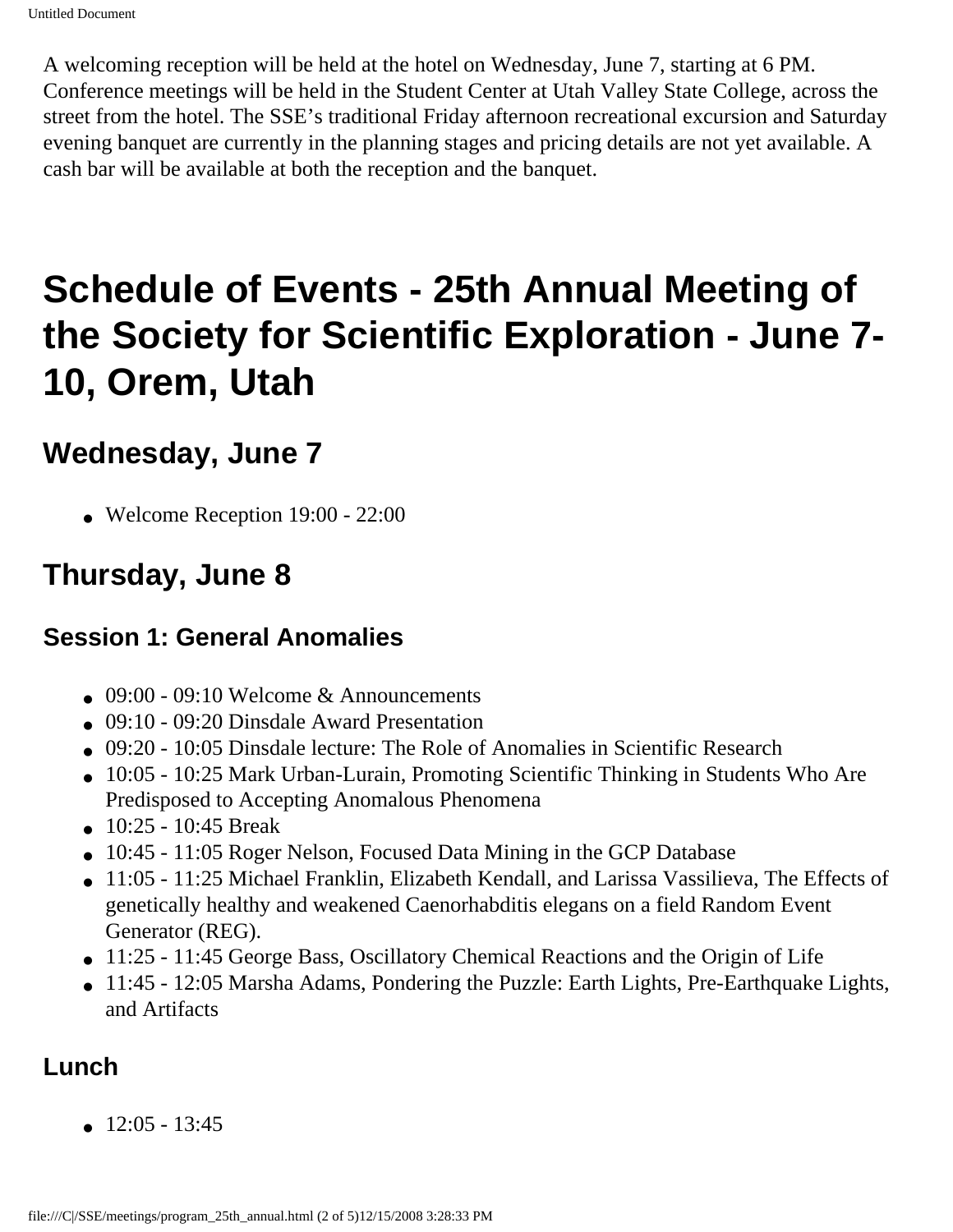### **Session 2: Anomalous Consciousness Studies**

- 13:45 14:05 Dong Shen, Unexpected Behavior of Matter in conjunction with Human Consciousness
- 14:05 14:25 Thomas Anderson, Directing the Intention
- 14:25 14:45 Richard Blasband, Objectification of the Effect of Intention on Water
- 14:45 15:05 Arthur Hastings, The production of an experience similar to the psychoactive drug MDMA (Ecstasy) through post-hypnotic suggestion
- 15:05 15:25 William Roll, The Janus Face of the Mind
- 15:25 15:45 Break
- 15:45 16:05 Lew Hollander, The Portal, Source-Consciousness Tuning Of the Jahn-Dunne Filter
- 16:05 16:25 Jinchuan Shen, The Powers of the Mind: Amazing Phenomena from China and their Implications for Physics and Physiology
- 16:25 16:45 Kevin Walsh, Effect of Subject Bias on Psi: Self-Fulfilling Prophecies
- 16:45 17:05 Nelson Abreu and Vincent Herzog., Punctuated Progressive Relaxation Procedure for Will-Induced, Lucid Out-Of-Body Experience
- 17:05 Adjuornment Young Investigators Meeting

### **Friday, June 9**

### **Session 3: Medicine and Healing**

- $\bullet$  09:00 09:05 Announcements
- 09:05 09:50 Larry Dossey, Thinking Unthinkable Things: Exploring the Spectrum of Health
- 09:50 10:10 K. C. Blair, Modern Medicine: An Illusion
- 10:10 10:30 Henry Bauer, How Many Anomalies to Shake a Paradigm? The Case of HIV/ AIDS Theory
- 10:30 10:50 Break
- 10:50 11:35 Erin Elster, Head Trauma, Disease Onset, and Upper Cervical Care: An Innovative Approach to Address Disease by Correcting Trauma-Induced Upper Cervical Injuries
- 11:35 11:55 William Bengston, Placebo Effect, Type II Errors, and Resonance: Some Implications from Healing Research for Experimental Methods
- 11:55 12:15 Jeffrey Denburg, Paul Burgess, Ronald Hughen, and Malcolm Southwood, Alteration of Growth of Cultured Neurons by the Conscious Intent of an Energy Healer
- 12:15 Meeting adjourns for the day to allow for lunch and excursion
- $\bullet$  hh:mm Excursion

## **Saturday, June 10**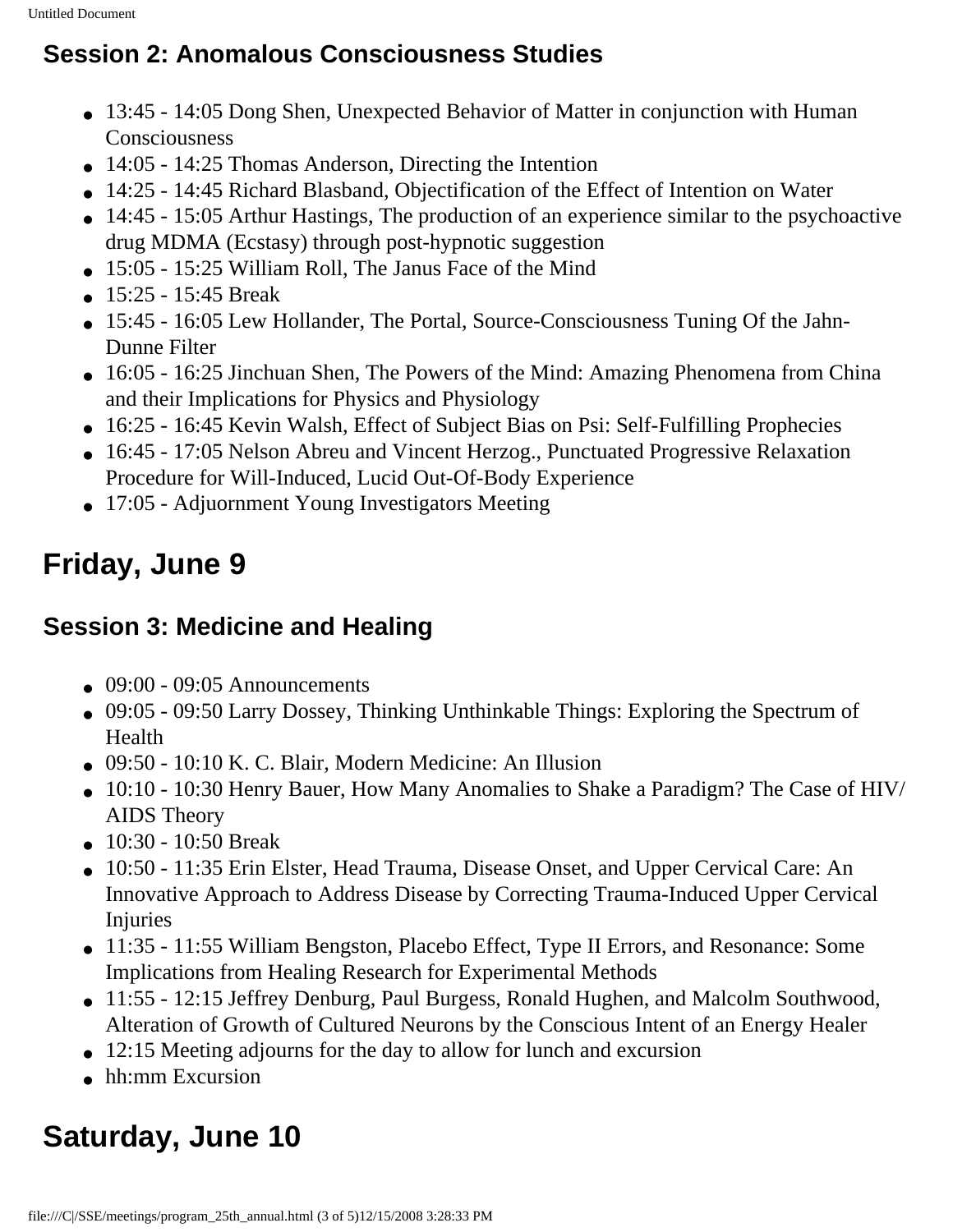### **Session 4: Anomalous Physics and Related Topics**

- $\bullet$  09:00 09:05 Announcements
- 09:05 09:50 James DeMeo, Dayton Miller's Discovery of the Dynamic Ether Drift
- 09:50 10:10 Thomas Van Flandern, What the Repeal of the Universal Speed Limit Tells Us About the Physical Nature of the Gravitational Field and of Inertia
- 10:10 10:30 Danielle Graham, Experimental Data Demonstrating Human-Generated Augmentation of Ambient Gravitational and Geomagnetic Fields
- 10:30 10:50 Break
- 10:50 11:10 Dale Graff, Breaking the Time Barrier: Implications of Precognitive Dreaming
- 11:10 11:30 John Peterson, Collecting Global Intuitive Images for Prediction of Major Events
- 11:30 12:15 York Dobyns, Retrocausal Information Flow and the Physical Consequences of Knowing the Future

### **12:15 - 14:00 Lunch**

### **Session 5: Survival Research and Other Consciousness Topics**

- 14:00 14:05 Last Minute Announcements
- 14:05 14:50 Jim Tucker, Children Who Claim To Remember Previous Lives: Past, Present, and Future Research
- 14:50 15:10 Rosemarie Pilkington, The Bindelhof Case
- 15:10 15:30 Mike Wilson, Bryan Williams, Tim Harte, and William Roll, The Daniel Experiment: Contributions to the Sitter Group Experiments using Field RNG and MESA Environmental Recordings
- 15:30 15:50 Break
- 15:50 15:10 William Dowling and Garret Moddel, Puzzle Test of Morphic Resonance
- 15:10 16:30 Elliott Hedman, Tyler Mangin, and Garret Moddel, The Experimenter Effect in Remote Staring
- 16:30 16:50 Bryan Williams and William Roll, Psi, Place Memory, and Laboratory Space
- 16:50 17:10 Pedro Machin and Nelson Abreu, Consciental Asymmetry: Toward a Non-Reductionistic Framework and Ontology of Brain Function Laterality

### **Business Meeting**

• Begins immediately after last presentation and continues until business is finished

### **Banquet**